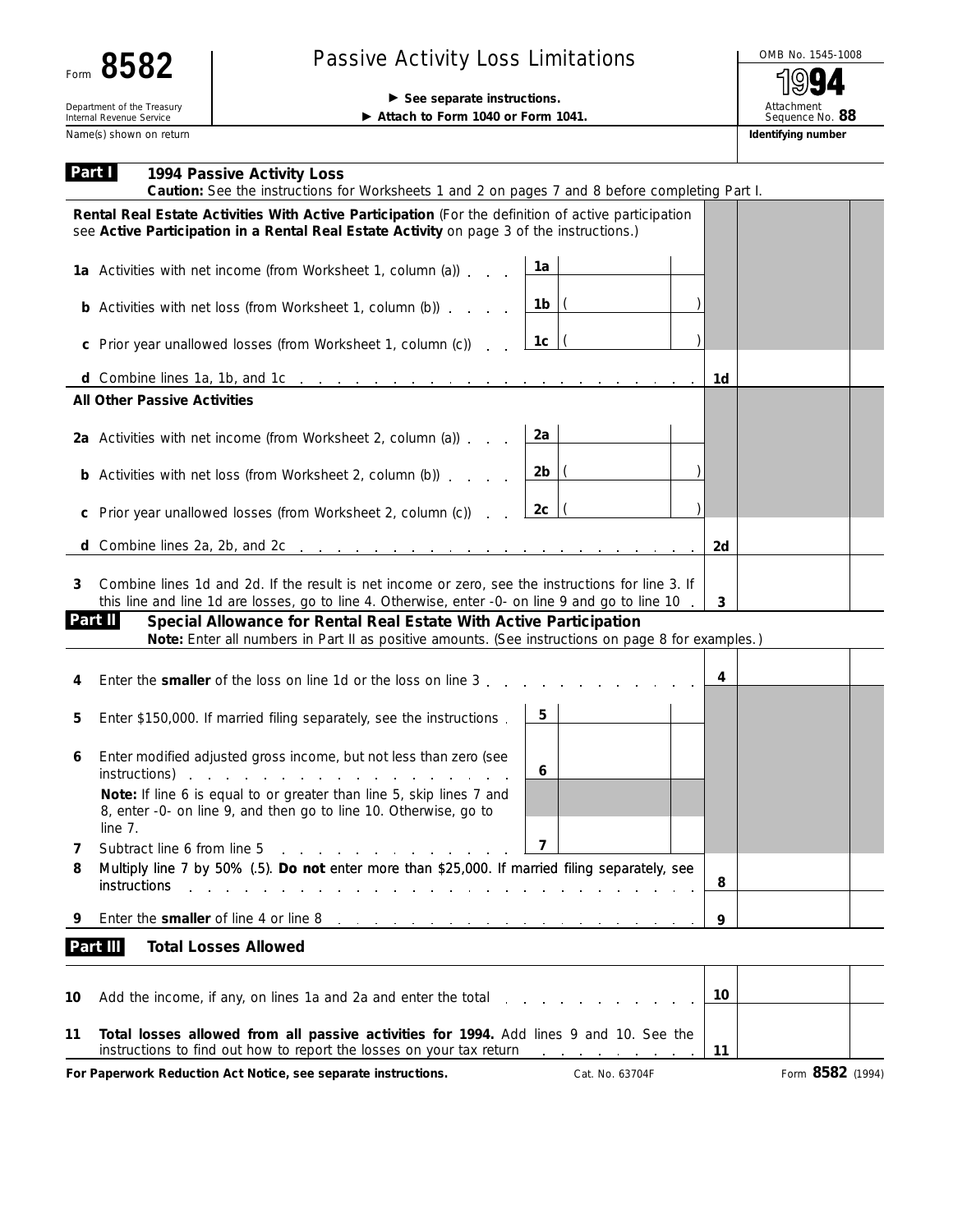|                                                       | Caution: The worksheets are not required to be filed with your tax return and may be detached before filing Form |  |  |  |  |  |
|-------------------------------------------------------|------------------------------------------------------------------------------------------------------------------|--|--|--|--|--|
| 8582. Keep a copy of the worksheets for your records. |                                                                                                                  |  |  |  |  |  |

| Worksheet 1-For Form 8582, Lines 1a, 1b, and 1c (See instructions on page 7.)                                                              |                                       |                                       |                                  |                                                                              |                                                 |                                                                   |  |
|--------------------------------------------------------------------------------------------------------------------------------------------|---------------------------------------|---------------------------------------|----------------------------------|------------------------------------------------------------------------------|-------------------------------------------------|-------------------------------------------------------------------|--|
|                                                                                                                                            | Current year                          |                                       | Prior year                       |                                                                              | Overall gain or loss                            |                                                                   |  |
| Name of activity                                                                                                                           | (a) Net income<br>(line 1a)           | (b) Net loss<br>(line 1b)             | (c) Unallowed<br>loss (line 1c)  |                                                                              | (d) Gain                                        | (e) Loss                                                          |  |
|                                                                                                                                            |                                       |                                       |                                  |                                                                              |                                                 |                                                                   |  |
|                                                                                                                                            |                                       |                                       |                                  |                                                                              |                                                 |                                                                   |  |
|                                                                                                                                            |                                       |                                       |                                  |                                                                              |                                                 |                                                                   |  |
|                                                                                                                                            |                                       |                                       |                                  |                                                                              |                                                 |                                                                   |  |
| Total. Enter on Form 8582, lines 1a,<br>1b, and 1c.<br>$\mathcal{A}$ . The second contribution of $\mathcal{A}$<br>▶                       |                                       |                                       |                                  |                                                                              |                                                 |                                                                   |  |
| Worksheet 2-For Form 8582, Lines 2a, 2b, and 2c (See instructions on page 8.)                                                              |                                       |                                       |                                  |                                                                              |                                                 |                                                                   |  |
|                                                                                                                                            | <b>Current year</b>                   |                                       | Prior year                       |                                                                              | Overall gain or loss                            |                                                                   |  |
| Name of activity                                                                                                                           | (a) Net income<br>(line 2a)           | (b) Net loss<br>(line 2b)             | (c) Unallowed<br>loss (line 2c)  |                                                                              | (d) Gain                                        | (e) Loss                                                          |  |
|                                                                                                                                            |                                       |                                       |                                  |                                                                              |                                                 |                                                                   |  |
|                                                                                                                                            |                                       |                                       |                                  |                                                                              |                                                 |                                                                   |  |
|                                                                                                                                            |                                       |                                       |                                  |                                                                              |                                                 |                                                                   |  |
| Total. Enter on Form 8582, lines 2a,<br>2b, and 2c.<br>$\mathcal{L}^{\mathcal{A}}$ . The set of the set of the $\mathcal{L}^{\mathcal{A}}$ |                                       |                                       |                                  |                                                                              |                                                 |                                                                   |  |
| Worksheet 3-Use this worksheet if an amount is shown on Form 8582, line 9 (See instructions on page 8.)                                    |                                       |                                       |                                  |                                                                              |                                                 |                                                                   |  |
| Name of activity                                                                                                                           | Form or schedule<br>to be reported on | (a) Loss<br>(See instructions.)       | (b) Ratio<br>(See instructions.) |                                                                              | (c) Special<br>allowance (See<br>instructions.) | (d) Subtract column<br>(c) from column (a)<br>(See instructions.) |  |
|                                                                                                                                            |                                       |                                       |                                  |                                                                              |                                                 |                                                                   |  |
|                                                                                                                                            |                                       |                                       |                                  |                                                                              |                                                 |                                                                   |  |
|                                                                                                                                            |                                       |                                       |                                  |                                                                              |                                                 |                                                                   |  |
|                                                                                                                                            |                                       |                                       |                                  |                                                                              |                                                 |                                                                   |  |
| Total<br>Worksheet 4-Allocation of Unallowed Losses (See instructions on page 9.)                                                          |                                       |                                       | 1.00                             |                                                                              |                                                 |                                                                   |  |
|                                                                                                                                            |                                       |                                       |                                  |                                                                              | (b) Ratio                                       | (c) Unallowed loss                                                |  |
| Name of activity                                                                                                                           | Form or schedule<br>to be reported on |                                       | (a) Loss<br>(See instructions.)  |                                                                              | (See instructions.)                             | (See instructions.)                                               |  |
|                                                                                                                                            |                                       |                                       |                                  |                                                                              |                                                 |                                                                   |  |
|                                                                                                                                            |                                       |                                       |                                  |                                                                              |                                                 |                                                                   |  |
|                                                                                                                                            |                                       |                                       |                                  |                                                                              |                                                 |                                                                   |  |
|                                                                                                                                            |                                       |                                       |                                  |                                                                              |                                                 |                                                                   |  |
| Total                                                                                                                                      |                                       |                                       |                                  |                                                                              | 1.00                                            |                                                                   |  |
| Worksheet 5-Allowed Losses (See instructions on page 9.)                                                                                   |                                       |                                       |                                  |                                                                              |                                                 |                                                                   |  |
| Name of activity                                                                                                                           |                                       | Form or schedule<br>to be reported on |                                  | (a) Loss<br>(b) Unallowed loss<br>(See instructions.)<br>(See instructions.) |                                                 | (c) Allowed loss<br>(See instructions.)                           |  |
|                                                                                                                                            |                                       |                                       |                                  |                                                                              |                                                 |                                                                   |  |
|                                                                                                                                            |                                       |                                       |                                  |                                                                              |                                                 |                                                                   |  |
|                                                                                                                                            |                                       |                                       |                                  |                                                                              |                                                 |                                                                   |  |
|                                                                                                                                            |                                       |                                       |                                  |                                                                              |                                                 |                                                                   |  |
|                                                                                                                                            |                                       |                                       |                                  |                                                                              |                                                 |                                                                   |  |
| Total                                                                                                                                      |                                       |                                       |                                  |                                                                              |                                                 |                                                                   |  |